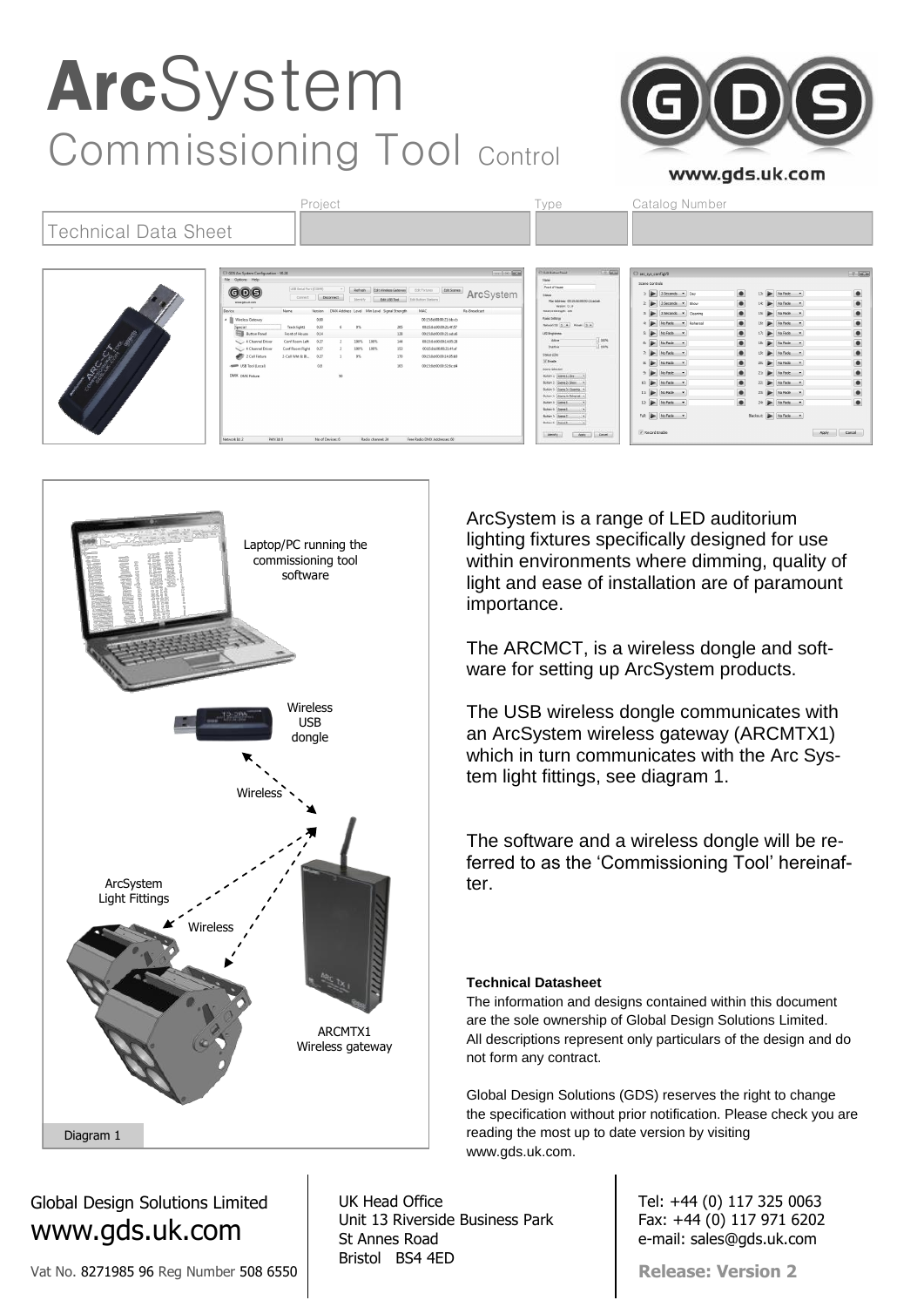

Technical Data Sheet Page 2

### General Information

The commissioning tool (ARCMCT) facilitates setting up various parameters within the ArcSystem product range. The wireless dongle connects via a USB port on the laptop/PC and communicates with the wireless gateway (ARCMTX1). The software allows various configuration changes to be made.

The commissioning tool will operate on the following platforms:

Windows XP, Windows 7, Windows 8

Once the software has been installed, the USB dongle will automatically be loaded and found in the software. When this is complete, the commissioning tool can be connected to a wireless gateway (ARCMTX1).

### Configuration - General

The commissioning tool lists all the ArcSystem products in the network, and they appear in the main window as below.

|               | CD GDS Arc System Configuration - V0.24 |                                   |         |                               |                     |                   |                                             |                                                                    | $\begin{array}{c c c c c c} \hline \multicolumn{3}{c }{\mathbf{C}} & \multicolumn{3}{c }{\mathbf{S}} & \multicolumn{3}{c }{\mathbf{S}} & \multicolumn{3}{c }{\mathbf{S}} & \multicolumn{3}{c }{\mathbf{S}} & \multicolumn{3}{c }{\mathbf{S}} & \multicolumn{3}{c }{\mathbf{S}} & \multicolumn{3}{c }{\mathbf{S}} & \multicolumn{3}{c }{\mathbf{S}} & \multicolumn{3}{c }{\mathbf{S}} & \multicolumn{3}{c }{\mathbf{S}} & \multicolumn{3}{c }{\mathbf$ |
|---------------|-----------------------------------------|-----------------------------------|---------|-------------------------------|---------------------|-------------------|---------------------------------------------|--------------------------------------------------------------------|-------------------------------------------------------------------------------------------------------------------------------------------------------------------------------------------------------------------------------------------------------------------------------------------------------------------------------------------------------------------------------------------------------------------------------------------------------|
| File          | Options Help<br>www.gds.uk.com          | USB Serial Port (COM9)<br>Connect |         | $\omega$<br><b>Disconnect</b> | Refresh<br>Identify |                   | Edit Wireless Gateway<br>Edit USB Tool      | Edit Fixtures<br><b>Edit Scenes</b><br><b>Edit Button Stations</b> | ArcSystem                                                                                                                                                                                                                                                                                                                                                                                                                                             |
| Device        |                                         | Name                              | Version |                               |                     |                   | DMX Address Level Min Level Signal Strength | MAC                                                                | Re-Broadcast                                                                                                                                                                                                                                                                                                                                                                                                                                          |
| ٠             | Wireless Gateway                        |                                   | 0.60    |                               |                     |                   |                                             | 00:15:8d:00:00:21:bb:cb                                            |                                                                                                                                                                                                                                                                                                                                                                                                                                                       |
|               | Special                                 | Track light1                      | 0.33    | 6                             | 0%                  |                   | 205                                         | 00:15:8d:00:00:21:4f:57                                            |                                                                                                                                                                                                                                                                                                                                                                                                                                                       |
|               | <b>Button Panel</b>                     | Front of House                    | 0.14    |                               |                     |                   | 128                                         | 00:15:8d:00:00:21:ad:a6                                            |                                                                                                                                                                                                                                                                                                                                                                                                                                                       |
|               | 4 Channel Driver                        | Conf Room Left                    | 0.27    | $\overline{2}$                | 100%                | 100%              | 144                                         | 00:15:8d:00:00:14:95:28                                            |                                                                                                                                                                                                                                                                                                                                                                                                                                                       |
|               | 4 Channel Driver                        | Conf Room Right                   | 0.27    | $\overline{2}$                | 100%                | 100%              | 153                                         | 00:15:8d:00:00:21:4f:ef                                            |                                                                                                                                                                                                                                                                                                                                                                                                                                                       |
|               | 2 Cell Fixture                          | 2-Cell Wht & Bl                   | 0.27    | $\mathbf{1}$                  | 0%                  |                   | 170                                         | 00:15:8d:00:00:14:95:b0                                            |                                                                                                                                                                                                                                                                                                                                                                                                                                                       |
|               | USB Tool (Local)                        |                                   | 0.8     |                               |                     |                   | 103                                         | 00:15:8d:00:00:32:8c:d4                                            |                                                                                                                                                                                                                                                                                                                                                                                                                                                       |
|               | DMX DMX Fixture                         |                                   |         | 50                            |                     |                   |                                             |                                                                    |                                                                                                                                                                                                                                                                                                                                                                                                                                                       |
|               |                                         |                                   |         |                               |                     |                   |                                             |                                                                    |                                                                                                                                                                                                                                                                                                                                                                                                                                                       |
|               |                                         |                                   |         |                               |                     |                   |                                             |                                                                    |                                                                                                                                                                                                                                                                                                                                                                                                                                                       |
|               |                                         |                                   |         |                               |                     |                   |                                             |                                                                    |                                                                                                                                                                                                                                                                                                                                                                                                                                                       |
|               |                                         |                                   |         |                               |                     |                   |                                             |                                                                    |                                                                                                                                                                                                                                                                                                                                                                                                                                                       |
|               |                                         |                                   |         |                               |                     |                   |                                             |                                                                    |                                                                                                                                                                                                                                                                                                                                                                                                                                                       |
|               |                                         |                                   |         |                               |                     |                   |                                             |                                                                    |                                                                                                                                                                                                                                                                                                                                                                                                                                                       |
| Network Id: 2 |                                         | PAN Id: 0                         |         | No of Devices: 6              |                     | Radio channel: 24 |                                             | Free Radio DMX Addresses: 60                                       |                                                                                                                                                                                                                                                                                                                                                                                                                                                       |

The following device types exist in the ArcSystem:

- Wireless Gateway
- USB Tool
- Wireless Fixtures/Driver
- DMX fixtures (for outputting DMX levels at the wireless gateway to third party DMX devices)
- Button Panels

**A full help file is available in the software under help for further information.**

## Global Design Solutions Limited www.gds.uk.com

Vat No. 8271985 96 Reg Number 508 6550

UK Head Office Unit 13 Riverside Business Park St Annes Road Bristol BS4 4ED

Tel: +44 (0) 117 325 0063 Fax: +44 (0) 117 971 6202 e-mail: sales@gds.uk.com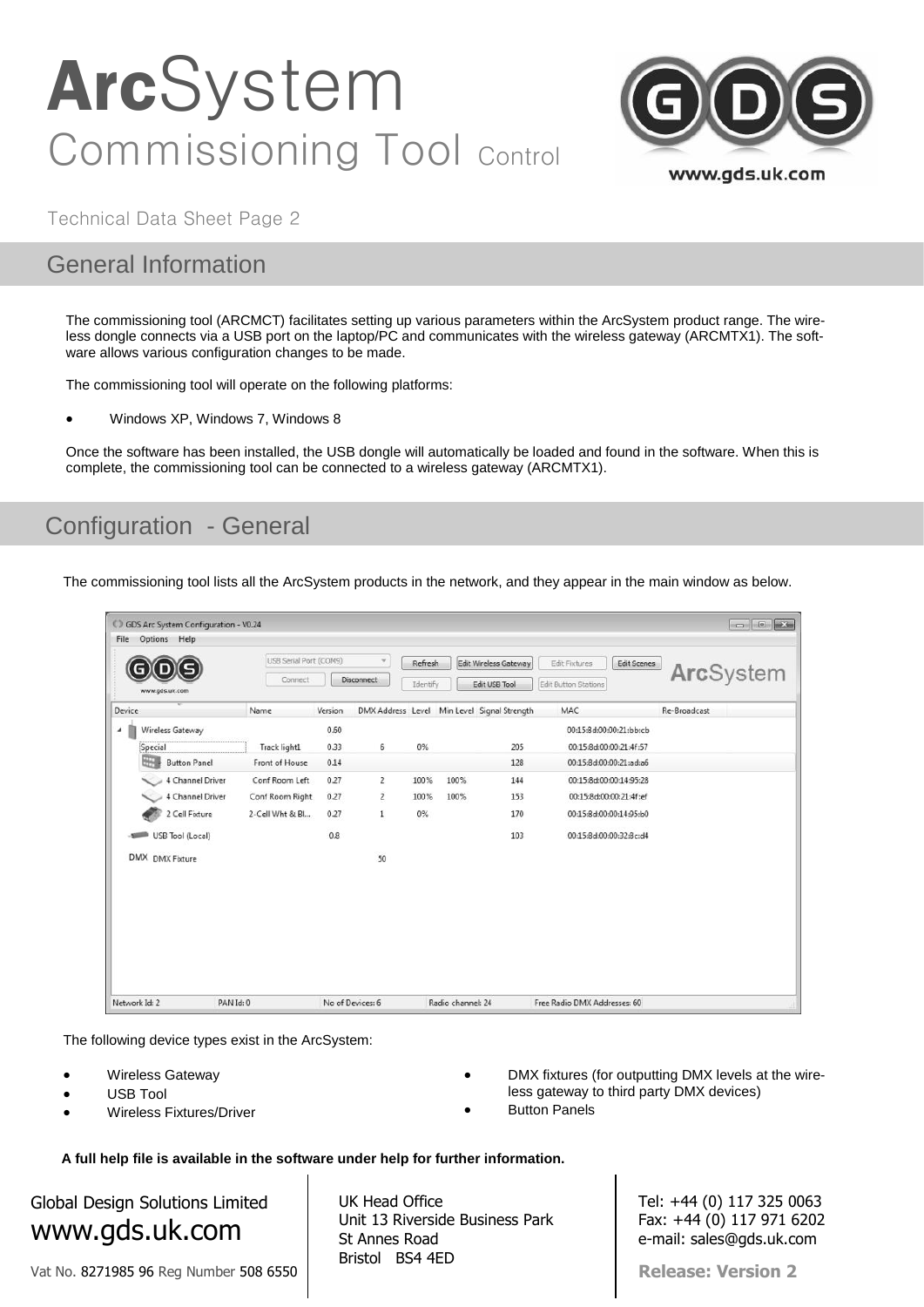

Technical Data Sheet Page 3

### Configuration - Wireless Gateway

#### The wireless gateway setup screen:

| Status                                    |                        |
|-------------------------------------------|------------------------|
| Mac Address: 00:15:8d:00:00:28:a0:8c      | Version: 0.68          |
| Radio Settings                            |                        |
| Network Id:<br>$2 - 7$                    | Power:<br>2            |
| Channel: 24                               | PAN Id:<br>$ 0\rangle$ |
| DMX Broadcast TTL:<br>$\overline{0}$<br>▼ | Radio DMX Output: V    |
| Force All Fixtures To Blackout            |                        |
| Enable                                    | Trigger at 100%        |
| DMX Address:<br>$\mathbf{1}$              | ◎ Trigger at 0%        |
| Force All Fixtures To Full                |                        |
| Enable                                    | Trigger at 100%        |
| DMX Address:<br>$\mathbf{1}$              | (@) Trigger at 0%      |
| DMX Control Override                      |                        |
| Enable                                    | Trigger at 100%        |
| DMX Address:<br>$\mathbf{1}$              | ◎ Trigger at 0%        |
| Fade on loss of DMX                       |                        |
| Fade all channels to full                 |                        |
| Fade scene                                | Scene 1                |
| Aux Inputs                                |                        |
| No Scene v<br>1:                          |                        |
| No Scene<br>2:                            |                        |
|                                           |                        |
|                                           | Apply<br>Cancel        |

Obtain MAC address of unit and firmware version. The MAC address is the unique fixture identity and the firmware version indicated the internal fixture software revision.

Adjustment of radio settings. Useful for applications that require separate systems to operate within one building such as a main space and studio space. In this case, 2 wireless gateways will be required.

It is possible to select a DMX channel to override all levels and force all fixtures to blackout or full. This also includes all fittings with minimum levels, useful for auditoriums that require an Emergency trigger for evacuation, or stage scenes that need a darker environment than the minimum level set.

The DMX control override is used to lock out selected button panels during a performance. Useful for panels in lobbies of an auditorium etc.

The fixtures can be set to fade up on loss of DMX, or fade to a scene.

There are 2 Auxiliary inputs which can trigger scenes. This is useful for Fire Alarm inputs and other external devices that need to bring the lighting levels in the space up to a level. These Auxiliary inputs are located on the wireless gateway.

Global Design Solutions Limited www.gds.uk.com

Vat No. 8271985 96 Reg Number 508 6550

UK Head Office Unit 13 Riverside Business Park St Annes Road Bristol BS4 4ED

Tel: +44 (0) 117 325 0063 Fax: +44 (0) 117 971 6202 e-mail: sales@gds.uk.com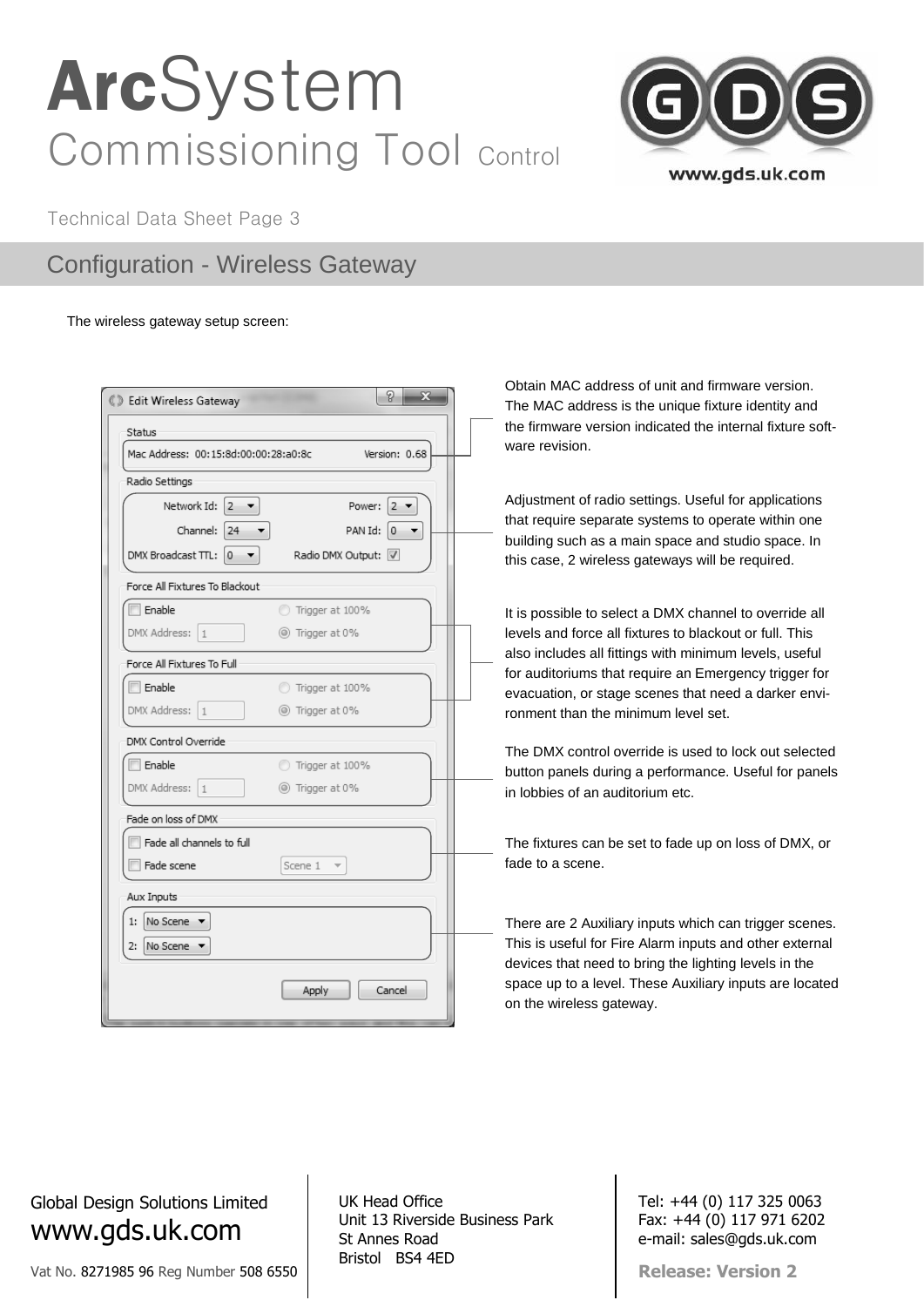

Technical Data Sheet Page 4

Configuration - USB Tool

#### The USB Tool has the following setup page:

| Status                               |              |
|--------------------------------------|--------------|
| Mac Address: 00:15:8d:00:00:32:8c:d4 | Version: 0.8 |
| Radio Settings                       |              |
| Network Id:                          |              |
|                                      |              |
| Apply                                | Cancel       |

Network ID is used to determine which system you are configuring. Useful for multiple systems within one venue/building. There are 16 network ID's available.

Global Design Solutions Limited www.gds.uk.com

Vat No. 8271985 96 Reg Number 508 6550

UK Head Office Unit 13 Riverside Business Park St Annes Road Bristol BS4 4ED

Tel: +44 (0) 117 325 0063 Fax: +44 (0) 117 971 6202 e-mail: sales@gds.uk.com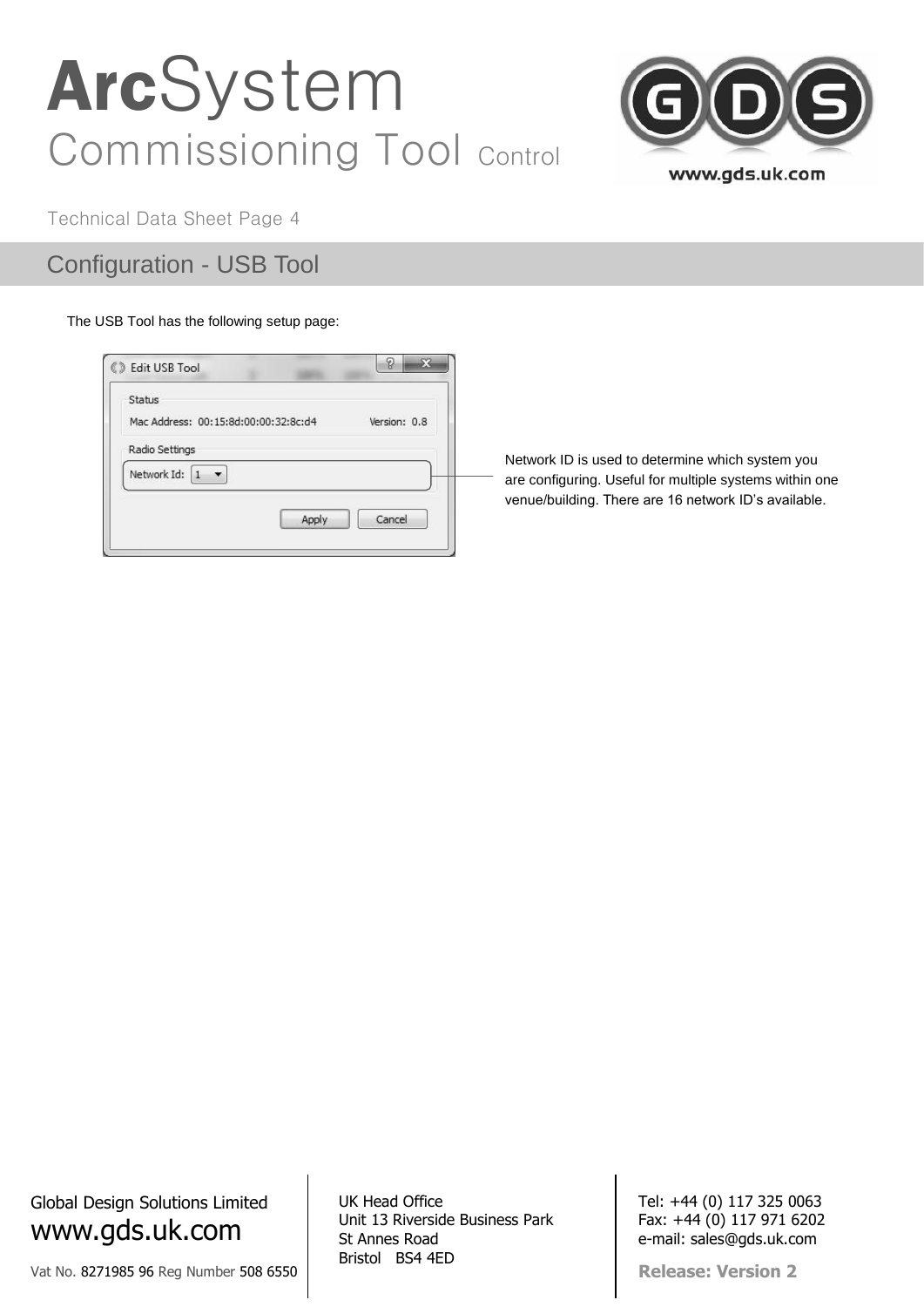

Technical Data Sheet Page 5

### Configuration - Wireless Fixture/Driver

The fixture editor screen:

| 8<br>$\mathbf{x}$<br><b><i>©</i></b> Edit Fixture     |                                                                                                               |
|-------------------------------------------------------|---------------------------------------------------------------------------------------------------------------|
| Name                                                  |                                                                                                               |
| Conf Room Right                                       | Name of fixture edit.                                                                                         |
| Status                                                |                                                                                                               |
| Mac Address: 00:15:8d:00:00:21:4f:ef<br>Version: 0.27 | Obtain MAC address of unit and firmware version.                                                              |
| Receive Strength: 0                                   |                                                                                                               |
| Radio Settings                                        |                                                                                                               |
| Network Id: $2 - 7$<br>Power: $3 \bullet$             | Network selection and power rating.                                                                           |
| Dimmer Settings                                       |                                                                                                               |
| DMX Address:<br>$\mathbf{1}$                          | DMX address setting and minimum levels, useful for                                                            |
| Current Level (%):<br>100                             | fixing low level light conditions that cannot be adjusted                                                     |
| Minimum Level (%):<br>100                             | from lighting desk.                                                                                           |
| Fade on loss of radio                                 |                                                                                                               |
| Time: Never<br>Level(%): 100<br>۰                     | Allows fade to a level if unit loses connection with the<br>gateway.                                          |
| Status LEDs                                           |                                                                                                               |
| $\triangledown$ Enable                                | If the lighting fixture is placed in a sensitive area, the<br>status LED's can be disabled.                   |
| Re-Broadcast DMX Data                                 |                                                                                                               |
| Enable                                                | If there are signal problems due to the space con-<br>struction, certain fixtures can set to re-broadcast the |
| Dimmer Curve                                          | DMX level data to ensure reliable operation.                                                                  |
| Name: D04A<br><b>Browse</b>                           | The dimming curve of the fixture can be changed to                                                            |
|                                                       | match existing fittings, or for particular customer re-                                                       |
| Identify<br>Apply<br>Cancel                           | quirements                                                                                                    |
|                                                       | The identify button flashes the fixture                                                                       |
|                                                       | for easy identification.                                                                                      |

Global Design Solutions Limited www.gds.uk.com

Vat No. 8271985 96 Reg Number 508 6550

UK Head Office Unit 13 Riverside Business Park St Annes Road Bristol BS4 4ED

Tel: +44 (0) 117 325 0063 Fax: +44 (0) 117 971 6202 e-mail: sales@gds.uk.com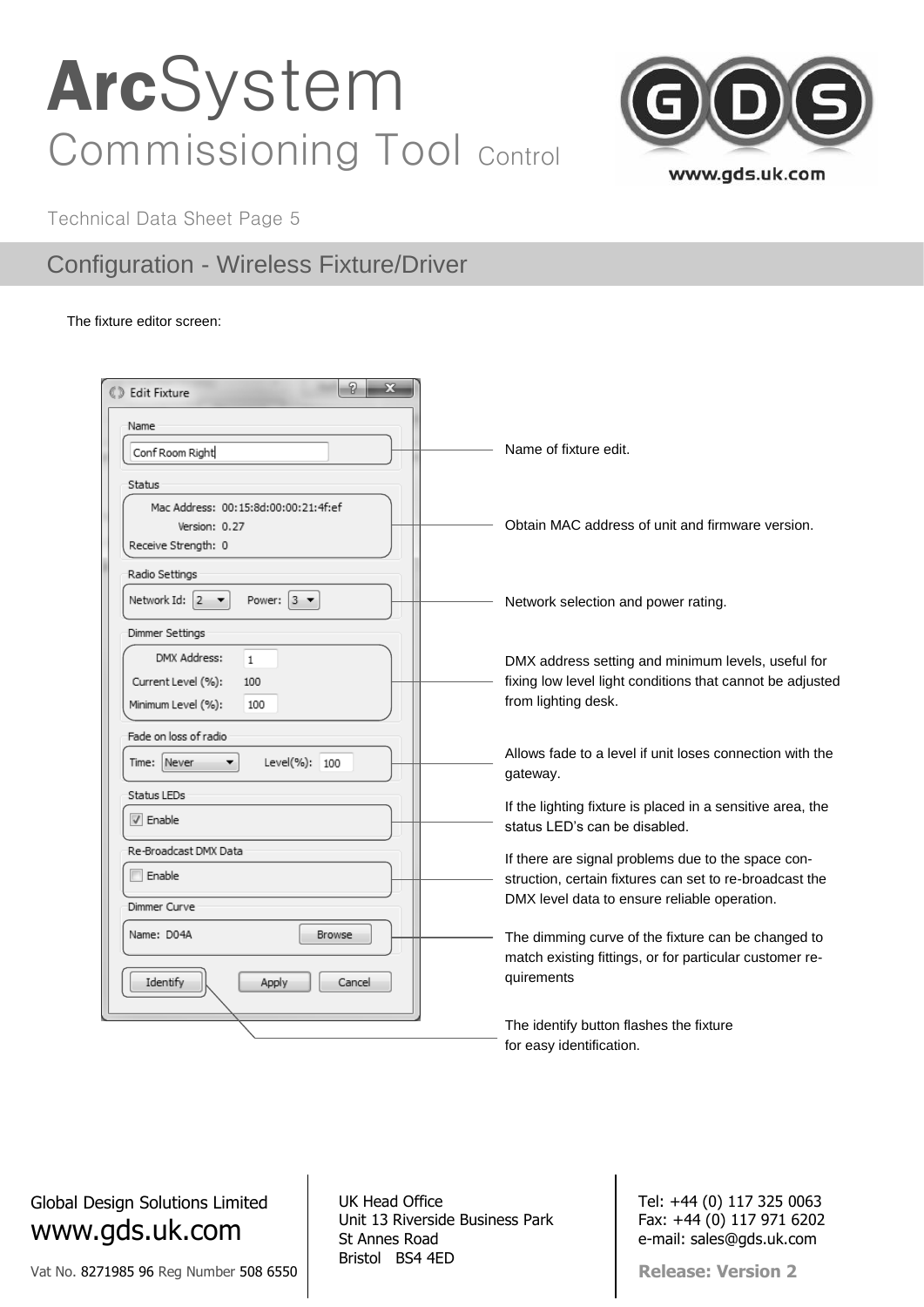

Technical Data Sheet Page 6

## Configuration - Fixture Cont

#### **1. Addressing each fixture with a DMX address.**

When you address a fixture in your device list, it is assigned in the internal patch of the ArcSystem. The ArcSystem can operate 64 independent control channels internally, so every time a unique DMX address is added in the device list, it is available for display in the Patch Display area. Below shows the patch on the right of screen:

| Options Help<br>File |                  |                                                                                                                                          |                        |      |            |                                             |                              |               |                                                     |          |                      |           |                       |          |                         |
|----------------------|------------------|------------------------------------------------------------------------------------------------------------------------------------------|------------------------|------|------------|---------------------------------------------|------------------------------|---------------|-----------------------------------------------------|----------|----------------------|-----------|-----------------------|----------|-------------------------|
|                      |                  |                                                                                                                                          | USB Serial Port (COM8) |      |            | Refresh                                     | <b>Edit Wireless Gateway</b> |               | <b>Edit Fixtures</b>                                |          | Edit Scenes          |           |                       |          |                         |
| www.gds.uk.com       |                  |                                                                                                                                          | Connect                |      | Disconnect | Identify                                    | Edit USB Tool                |               | Edit Button Stations                                |          |                      | ArcSystem |                       |          |                         |
| Device               |                  | Name                                                                                                                                     |                        |      |            | DMX Address Level Min Level Signal Strength | Re-Broadcast                 | Patch Display |                                                     |          |                      |           |                       |          | <b>A</b> X              |
| á                    | Wireless Gateway |                                                                                                                                          |                        |      |            |                                             |                              |               | DM) DMX Used DM) DMX Used DM> DMX Used DM> DMX Used |          |                      |           |                       |          |                         |
|                      | USB Tool         |                                                                                                                                          |                        |      |            | 155                                         |                              | $\mathbf{1}$  |                                                     | 16       | $\alpha$             | 32        | $\theta$              | 48       | 0                       |
|                      | 1 Cell Fixture   | what are these?                                                                                                                          | $\mathbf{1}$           | 100% | 100%       | 107                                         |                              |               | $\overline{0}$<br>o                                 | 17<br>18 | $\Omega$<br>$\alpha$ | 33<br>34  | IO.<br>$\overline{0}$ | 49<br>50 | Ü<br>0                  |
|                      |                  |                                                                                                                                          |                        |      |            |                                             |                              |               | D.                                                  | 19       | Ð                    | 35        | I0                    | 51       | 0                       |
|                      | 1 Cell Fixture   | what are these?                                                                                                                          | 1                      | 100% | 100%       | 105                                         |                              |               | $\circ$                                             | 20       | $\circ$              | 36        | IO.                   | 52       | 0                       |
|                      | 1 Cell Fixture   |                                                                                                                                          | 1                      | 100% |            | 175                                         |                              |               | o                                                   | 21       | $\theta$             | 37        | I O                   | 53       | Đ.                      |
|                      | 1 Cell Fixture   |                                                                                                                                          | 1                      | 100% |            | 150                                         |                              | Б             | o                                                   | 22       | o                    | 38        | io.                   | 54       | O                       |
|                      | USB Tool (Local) |                                                                                                                                          |                        |      |            | 106                                         |                              |               | $\theta$                                            | 23       | $\ddot{o}$           | 39        | 0                     | 55       | 0                       |
|                      |                  |                                                                                                                                          |                        |      |            |                                             |                              | я             | D                                                   | 24       | $\theta$             | 40        | 10                    | 56       | $\theta$                |
|                      |                  |                                                                                                                                          |                        |      |            |                                             |                              | Q             | o                                                   | 25       | $\theta$             | 41        | i o                   | 57       | ö                       |
|                      |                  |                                                                                                                                          |                        |      |            |                                             |                              | 10            | I0.                                                 | 26       | <b>O</b>             | 42        | 0                     | 58       | 0                       |
|                      |                  |                                                                                                                                          |                        |      |            |                                             |                              | 11<br>12      | o<br>o                                              | 27<br>28 | $\theta$             | 43<br>44  | i0                    | 59<br>60 | $\theta$                |
|                      |                  |                                                                                                                                          |                        |      |            |                                             |                              | 13            | io                                                  | 29       | $\circ$<br>o         | 45.       | 10<br>io.             | 61       | $\mathbf 0$<br>$\theta$ |
|                      | Note:            |                                                                                                                                          |                        |      |            |                                             |                              | 14            | o                                                   | 30       | O                    | 46        | $\sqrt{0}$            | 62       | ō                       |
|                      |                  |                                                                                                                                          |                        |      |            |                                             |                              | 15            | $\overline{0}$                                      | 31       | $\alpha$             | 47        | $\theta$              | 63       | $\theta$                |
|                      | nel.             | Even though 4 fittings have been addressed,<br>only 1 space has been used in the patch as<br>they are all assigned to the same DMX chan- |                        |      |            |                                             |                              |               |                                                     |          |                      |           |                       |          |                         |

**Please note, the Patch Display has to be turned on though the options menu.**

Global Design Solutions Limited www.gds.uk.com

Vat No. 8271985 96 Reg Number 508 6550

UK Head Office Unit 13 Riverside Business Park St Annes Road Bristol BS4 4ED

Tel: +44 (0) 117 325 0063 Fax: +44 (0) 117 971 6202 e-mail: sales@gds.uk.com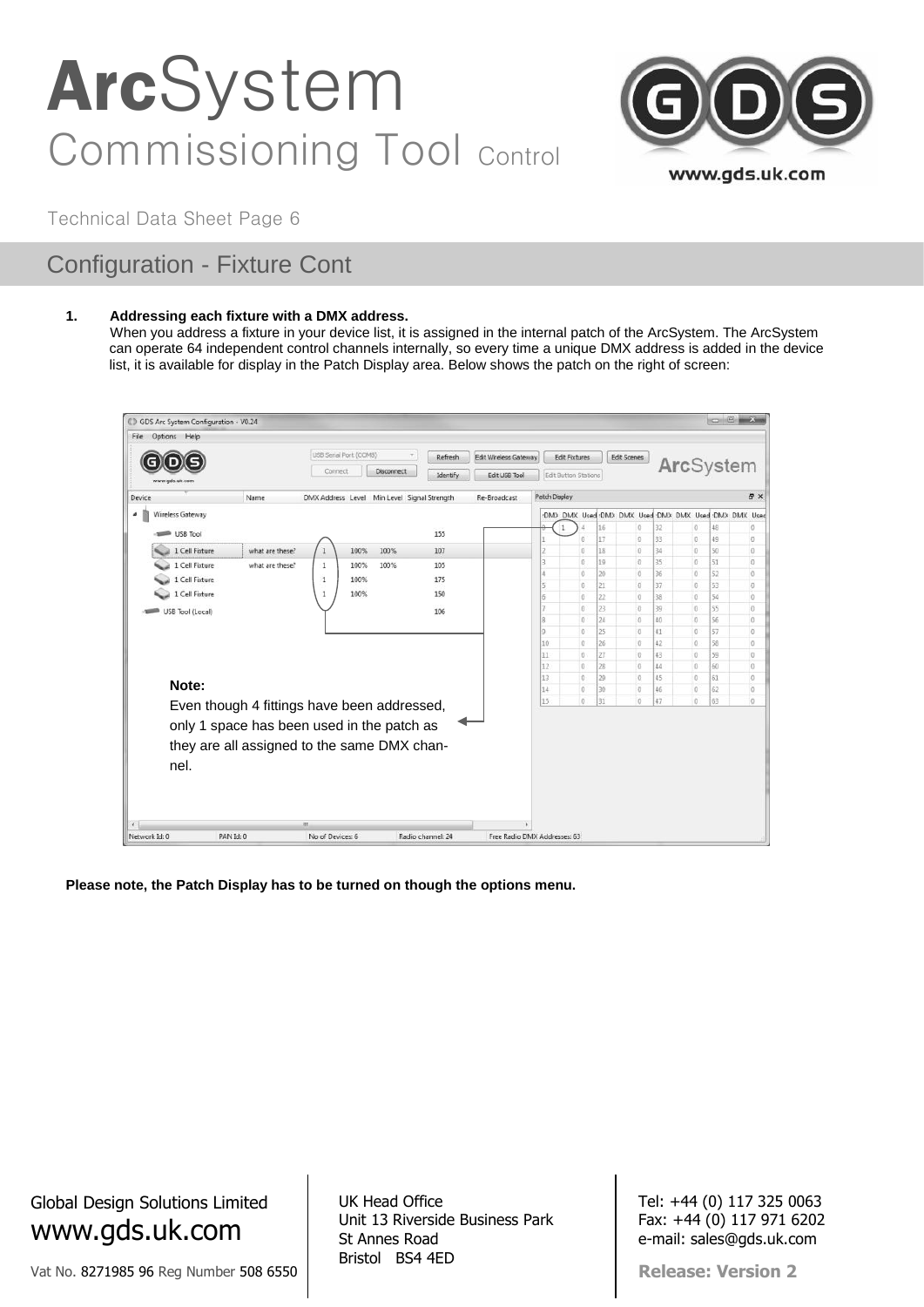

Technical Data Sheet Page 7

### Configuration - Button Panel

#### The Edit button Panel configuration screen:

| 8<br>$\mathbf{x}$<br><b>6.3 Edit Button Panel</b>           |                                                                                                     |
|-------------------------------------------------------------|-----------------------------------------------------------------------------------------------------|
| Name                                                        |                                                                                                     |
| Front of House                                              | Name of button panel in system                                                                      |
| Status                                                      |                                                                                                     |
| Mac Address: 00:15:8d:00:00:21:ad:a6                        |                                                                                                     |
| Version: 0.14                                               |                                                                                                     |
| Receive Strength: 186                                       |                                                                                                     |
| Radio Settings                                              | There are 16 Network ID's available. This allows<br>separate systems to operate within one building |
| Power: $3 \bullet$<br>Network Id: 2<br>$\blacktriangledown$ | such as a main space and studio space. In this case,                                                |
|                                                             | 2 wireless gateways will be required.                                                               |
| LED Brightness                                              |                                                                                                     |
| 100%<br>Active                                              |                                                                                                     |
| 100%<br>Inactive                                            | Brightness control of button LED's. Active                                                          |
|                                                             | colour is white, inactive colour is blue.                                                           |
| Status LEDs                                                 |                                                                                                     |
| $\triangledown$ Enable                                      | Where button panels are installed in FOH                                                            |
|                                                             | areas, the internal status LED's can be                                                             |
| Scene Selection                                             |                                                                                                     |
| Button 1:<br>Scene 1: Day                                   | turned off to avoid distraction.                                                                    |
| Scene 2: Show<br>Button 2:<br>▼                             |                                                                                                     |
| Button 3: Scene 3: Cleaning ▼                               |                                                                                                     |
| Button 4: Scene 4: Rehersal ▼                               |                                                                                                     |
| Button 5: Scene 5                                           | Stored scenes are assigned to buttons here<br>from the 24 available scenes within the               |
| Button 6: Scene 6<br>▼                                      | wireless gateway, see next page.                                                                    |
| Button 7: Scene 7<br>۰                                      |                                                                                                     |
| Button 8: Scene 8                                           |                                                                                                     |
|                                                             |                                                                                                     |
| Identify<br>Apply<br>Cancel                                 | The identify button flashes all 8 but-                                                              |
|                                                             | tons so that the location of the button                                                             |
|                                                             | panel can be checked.                                                                               |

Global Design Solutions Limited www.gds.uk.com

Vat No. 8271985 96 Reg Number 508 6550

UK Head Office Unit 13 Riverside Business Park St Annes Road Bristol BS4 4ED

Tel: +44 (0) 117 325 0063 Fax: +44 (0) 117 971 6202 e-mail: sales@gds.uk.com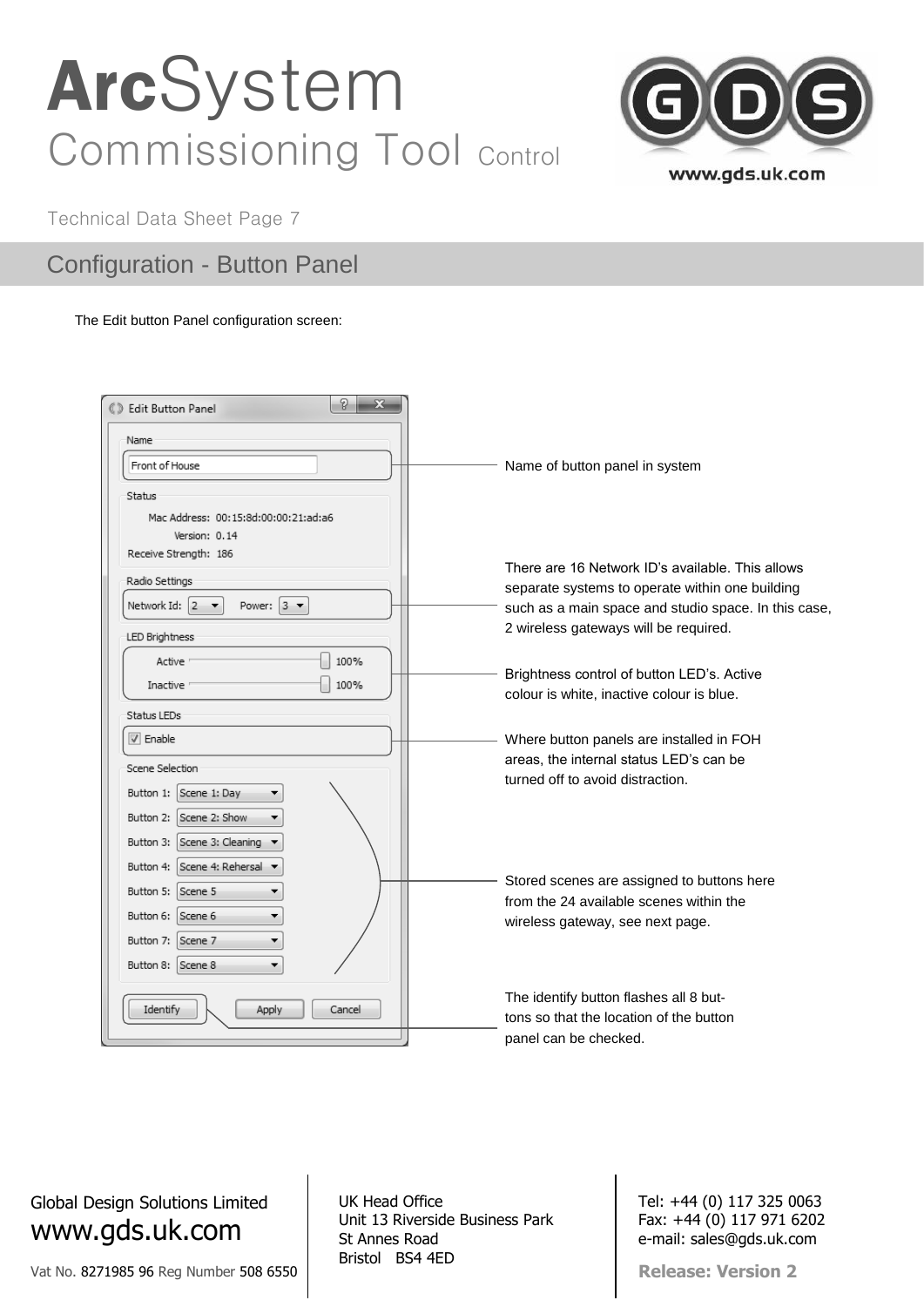

Technical Data Sheet Page 8

### Configuration - Button Panel Cont

The 24 available scenes that are stored in the wireless gateway are simply recorded from the DMX feed into the wireless gateway and given fade times and names, as below. Once this has been completed, they can be assigned to each switch button on the button panel.

| C arc_sys_configV0 |                                  |                                   |          |           |           |  |                                 |  | $\mathcal{D}$<br>$\mathbf{x}$ |
|--------------------|----------------------------------|-----------------------------------|----------|-----------|-----------|--|---------------------------------|--|-------------------------------|
|                    | Scene Controls                   |                                   |          |           |           |  |                                 |  |                               |
| 1:                 |                                  | 3 Seconds<br>▼                    | Day      | ٠         | 13:       |  | No Fade<br>▼                    |  | ٠                             |
| 2:                 |                                  | 3 Seconds<br>$\blacktriangledown$ | Show     |           | 14:       |  | No Fade<br>$\blacktriangledown$ |  | $\bullet$                     |
| 3:                 |                                  | 3 Seconds<br>$\blacktriangledown$ | Cleaning | ●         | 15:       |  | No Fade<br>▼                    |  | $\bullet$                     |
| 4:                 |                                  | No Fade<br>$\blacktriangledown$   | Rehersal |           | 16:       |  | No Fade<br>$\blacktriangledown$ |  | $\bullet$                     |
| 5:                 |                                  | No Fade<br>$\blacktriangledown$   |          | $\bullet$ | 17:       |  | No Fade<br>۰                    |  | $\bullet$                     |
| 6:                 |                                  | No Fade<br>$\blacktriangledown$   |          | $\bullet$ | 18:       |  | No Fade<br>Y                    |  | $\bullet$                     |
| 7:                 |                                  | No Fade<br>$\blacktriangledown$   |          | $\bullet$ | 19:       |  | No Fade<br>$\blacktriangledown$ |  | $\bullet$                     |
| 8:                 |                                  | No Fade<br>$\blacktriangledown$   |          | $\bullet$ | 20:       |  | No Fade<br>$\blacktriangledown$ |  | $\bullet$                     |
| 9:                 | ì                                | No Fade<br>$\blacktriangledown$   |          | $\bullet$ | 21:       |  | No Fade<br>▼                    |  | $\bullet$                     |
| 10:                |                                  | No Fade<br>$\blacktriangledown$   |          |           | 22:       |  | No Fade<br>$\blacktriangledown$ |  | $\bullet$                     |
| 11:                |                                  | No Fade<br>۰                      |          |           | 23:       |  | No Fade<br>۰                    |  | $\bullet$                     |
| 12:                | ı                                | No Fade<br>$\blacktriangledown$   |          | $\bullet$ | 24:       |  | No Fade<br>¥                    |  | $\bullet$                     |
| Full:              | Þ                                | No Fade<br>$\blacktriangledown$   |          |           | Blackout: |  | No Fade<br>▼                    |  |                               |
|                    | Record Enable<br>Apply<br>Cancel |                                   |          |           |           |  |                                 |  |                               |

#### **General Notes:**

Once the scenes have been stored in the wireless gateway, they are held in non volatile memory for recall as required.

Any number of buttons on any number of button panels can be assigned to each scene.

Global Design Solutions Limited www.gds.uk.com

Vat No. 8271985 96 Reg Number 508 6550

UK Head Office Unit 13 Riverside Business Park St Annes Road Bristol BS4 4ED

Tel: +44 (0) 117 325 0063 Fax: +44 (0) 117 971 6202 e-mail: sales@gds.uk.com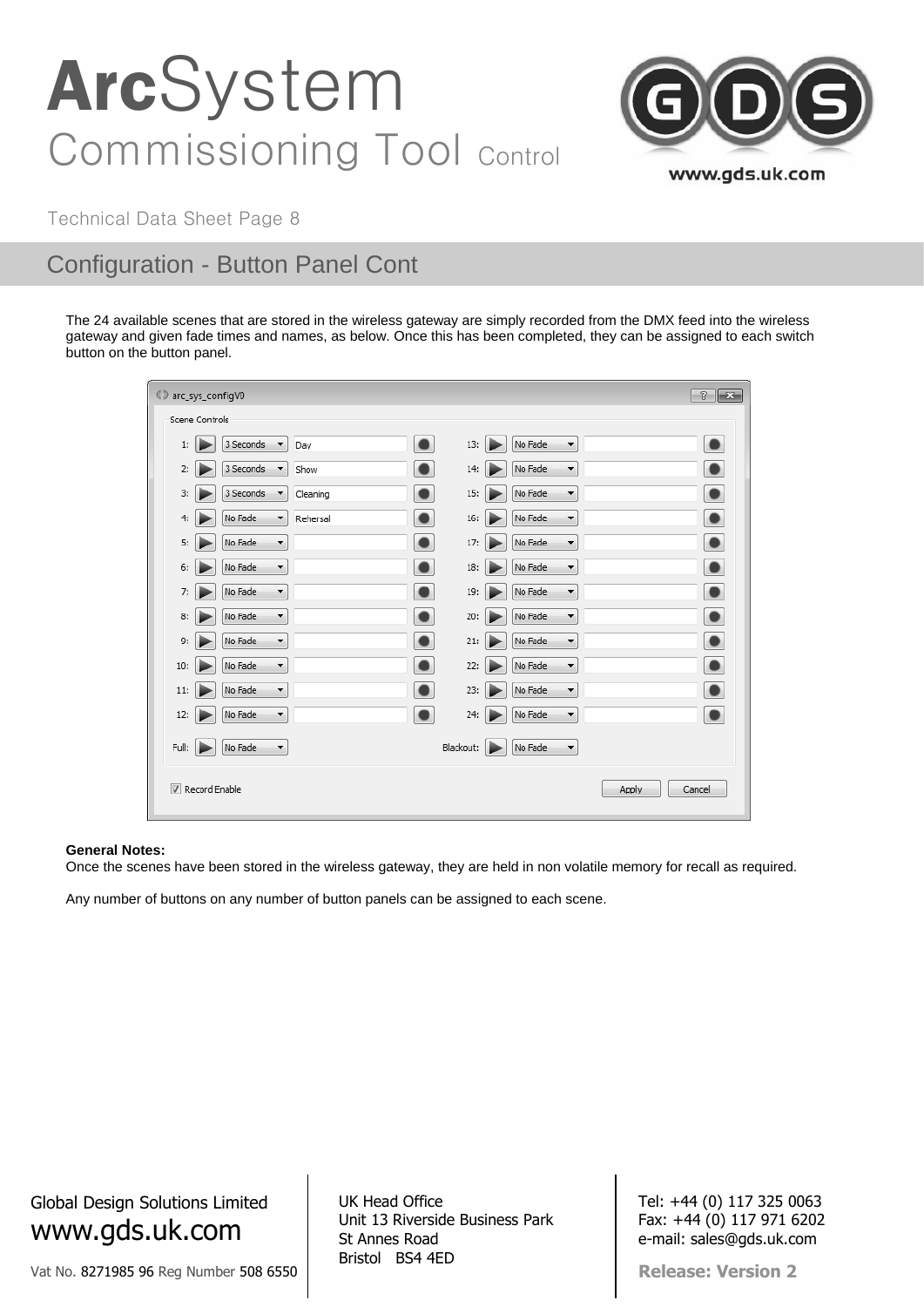

Technical Data Sheet Page 9

### Configuration - DMX Fixtures

If you have third party DMX devices that are required to be controlled using the 8 button panel playback, this can be achieved by using the DMX output of the wireless gateway. Please note due to the system constraints, only 64 DMX channels can be replayed by the button panels. These 64 channels can be assigned to wireless fittings or the DMX out port of the gateway.

| <b>8</b> Edit DMX Fixture | 5      |
|---------------------------|--------|
| <b>DMX Address</b><br>123 |        |
| Apply                     | Cancel |

By selecting 'add DMX fixture' from the options menu, a DMX fixture can be added and a required DMX address applied.

| C GDS Arc System Configuration - V0.24 |                                                                                                                              |                                             |          |                              |                    |                      |                                  |                                                     |          |                      |          | $\Box$ $\Box$               |
|----------------------------------------|------------------------------------------------------------------------------------------------------------------------------|---------------------------------------------|----------|------------------------------|--------------------|----------------------|----------------------------------|-----------------------------------------------------|----------|----------------------|----------|-----------------------------|
| Options Help<br>File                   |                                                                                                                              |                                             |          |                              |                    |                      |                                  |                                                     |          |                      |          |                             |
|                                        | USB Serial Port (COM8)                                                                                                       |                                             | Refresh  | <b>Edit Wireless Gateway</b> |                    | Edit Fixtures        |                                  | <b>Edit Scenes</b>                                  |          |                      |          |                             |
| www.gds.uk.com                         | Connect                                                                                                                      | <b>Disconnect</b>                           | Identify | Edit USB Tool                |                    | Edit Button Stations |                                  |                                                     |          | ArcSystem            |          |                             |
| Device                                 | Name                                                                                                                         | DMX Address Level Min Level Signal Strength |          |                              | R Patch Display    |                      |                                  |                                                     |          |                      |          | B X                         |
| b.<br>Wireless Gateway                 |                                                                                                                              |                                             |          |                              |                    |                      |                                  | DM> DMX Used DM> DMX Used DM> DMX Used DM> DMX Used |          |                      |          |                             |
| USB Tool (Local)                       |                                                                                                                              |                                             |          | $\theta$                     | O                  | 1                    | 16<br>$\theta$                   | $\circ$                                             | 32       | 0                    | 48       | $\theta$                    |
|                                        |                                                                                                                              |                                             |          |                              |                    | $\overline{2}$       | $\theta$<br>17                   | $\circ$                                             | 33       | 0                    | 49       | $\overline{0}$              |
| DMX DMX Fixture                        |                                                                                                                              | 123                                         |          |                              | 2                  | 3                    | $\theta$<br>18                   | $\mathbf 0$                                         | 34       | $\alpha$             | 50       | $\mathbf 0$                 |
|                                        |                                                                                                                              |                                             |          |                              |                    | 123                  | 19                               | $\circ$                                             | 35       | $\theta$             | 51       | $\theta$                    |
|                                        |                                                                                                                              |                                             |          |                              | 4                  | 6                    | 20<br>$\ddot{\phantom{0}}$       | $\circ$                                             | 36       | $\theta$             | 52       | $\hat{U}$                   |
|                                        |                                                                                                                              |                                             |          |                              | 5                  | 5                    | $\ddot{\phantom{0}}$<br>21       | $\circ$                                             | 37       | $\theta$             | 53       | $\mathbb O$                 |
|                                        |                                                                                                                              |                                             |          |                              | 6                  |                      | 22<br>$\ddot{0}$                 | $\circ$                                             | 38       | 0                    | 54       | $\ddot{\text{o}}$           |
|                                        |                                                                                                                              |                                             |          |                              | $\overline{7}$     |                      | 23<br>$\ddot{\phantom{0}}$       | $\theta$                                            | 39       | $\theta$             | 55       | $\mathbb O$                 |
|                                        |                                                                                                                              |                                             |          |                              | 8<br>$\mathcal{Q}$ |                      | $\theta$<br>24<br>$\theta$<br>25 | $\boldsymbol{0}$<br>0                               | 40       | $\theta$<br>$\theta$ | 56<br>57 | $\boldsymbol{0}$<br>$\circ$ |
|                                        |                                                                                                                              |                                             |          |                              | 10                 |                      | 0<br>26                          | $\circ$                                             | 41<br>42 | $\circ$              | 58       | $\mathbb O$                 |
|                                        |                                                                                                                              |                                             |          |                              | 11                 |                      | $\mathbf 0$<br>27                | $\Omega$                                            | 43       | $\theta$             | 59       | $\mathbb O$                 |
|                                        |                                                                                                                              |                                             |          |                              | 12                 |                      | $\,0$<br>28                      | $\circ$                                             | 44       | 0                    | 60       | $\mathbf 0$                 |
|                                        |                                                                                                                              |                                             |          |                              | 13                 |                      | $\theta$<br>29                   | $\theta$                                            | 45       | $\theta$             | 61       | $\,0\,$                     |
|                                        |                                                                                                                              |                                             |          |                              | 14                 |                      | $\theta$<br>30                   | $\circ$                                             | 46       | $\theta$             | 62       | $\theta$                    |
|                                        | Once the apply button is pressed, the DMX                                                                                    |                                             |          |                              | 15                 |                      | $\theta$<br>31                   | $\circ$                                             | 47       | $\theta$             | 63       | $\boldsymbol{0}$            |
|                                        | fixture will appear in the device menu. It also<br>appears in the patch against one of the 64<br>control channels available. |                                             |          |                              |                    |                      |                                  |                                                     |          |                      |          |                             |
| $\leftarrow$                           | $\overline{m}$                                                                                                               |                                             |          | ٠                            |                    |                      |                                  |                                                     |          |                      |          |                             |
| Network Id: 15                         | PAN Id: 0                                                                                                                    | No of Devices: 3                            |          | Radio channel: 24            |                    |                      | Free Radio DMX Addresses: 63     |                                                     |          |                      |          |                             |

### Global Design Solutions Limited www.gds.uk.com

Vat No. 8271985 96 Reg Number 508 6550

UK Head Office Unit 13 Riverside Business Park St Annes Road Bristol BS4 4ED

Tel: +44 (0) 117 325 0063 Fax: +44 (0) 117 971 6202 e-mail: sales@gds.uk.com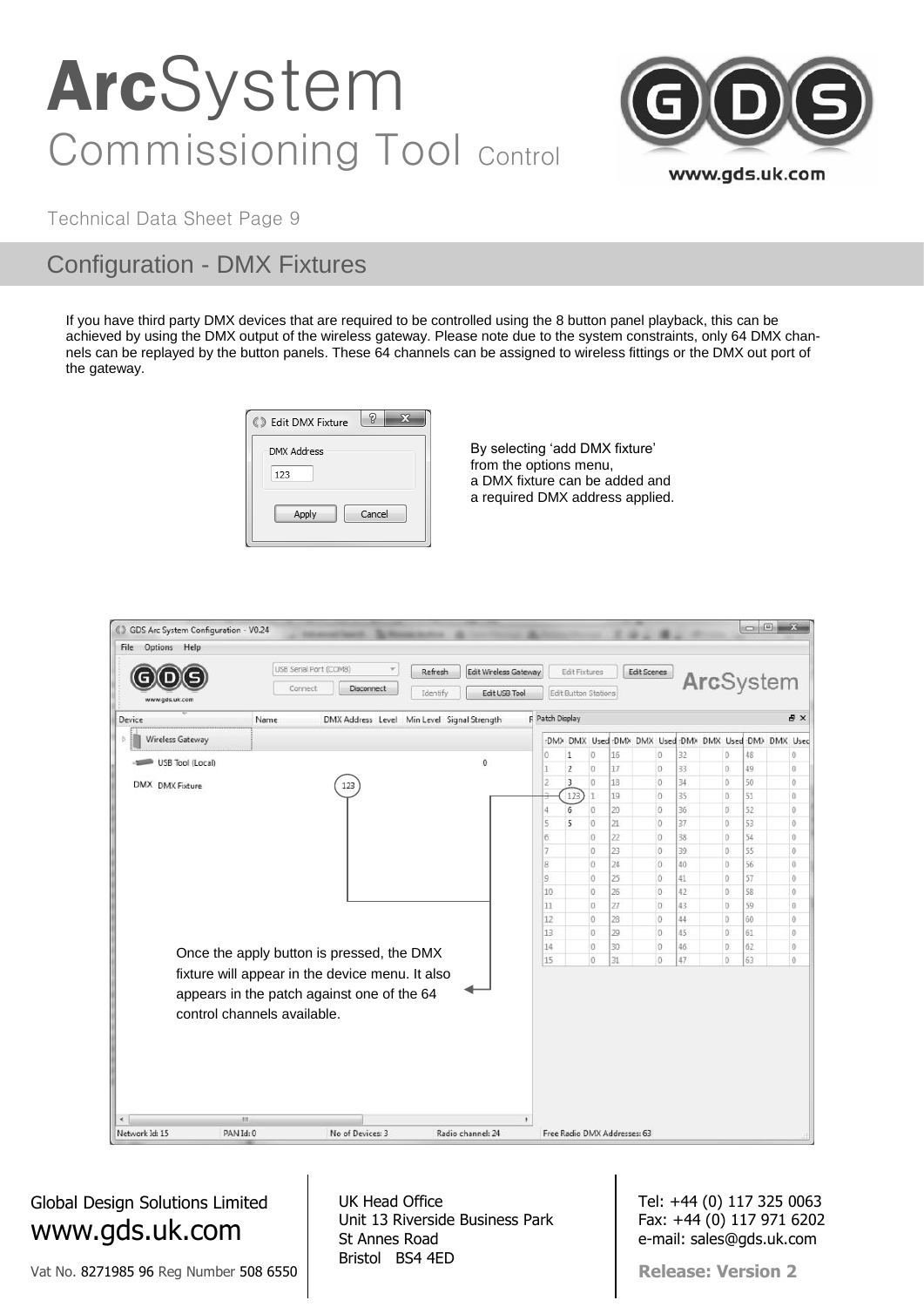

Technical Data Sheet Page 10

## Configuration - DMX Fixtures - Cont

If you require more complex playback of DMX fixtures such as moving lights from the 8 button panels, a third party DMX triggered playback unit should be used. This can provide a means to playback many more DMX channels but be controlled from the ArcSystem button panels.



As previously explained, the ArcSystem has 64 control channels where DMX channels can be assigned to them. These 64 control channels can then be used by the button panels for recalling scenes.

When the DMX in stream is recorded in any of the 24 playback scenes, only the DMX channels that are patched are captured. Other DMX channels are ignored.



Global Design Solutions Limited www.gds.uk.com

Vat No. 8271985 96 Reg Number 508 6550

UK Head Office Unit 13 Riverside Business Park St Annes Road Bristol BS4 4ED

Tel: +44 (0) 117 325 0063 Fax: +44 (0) 117 971 6202 e-mail: sales@gds.uk.com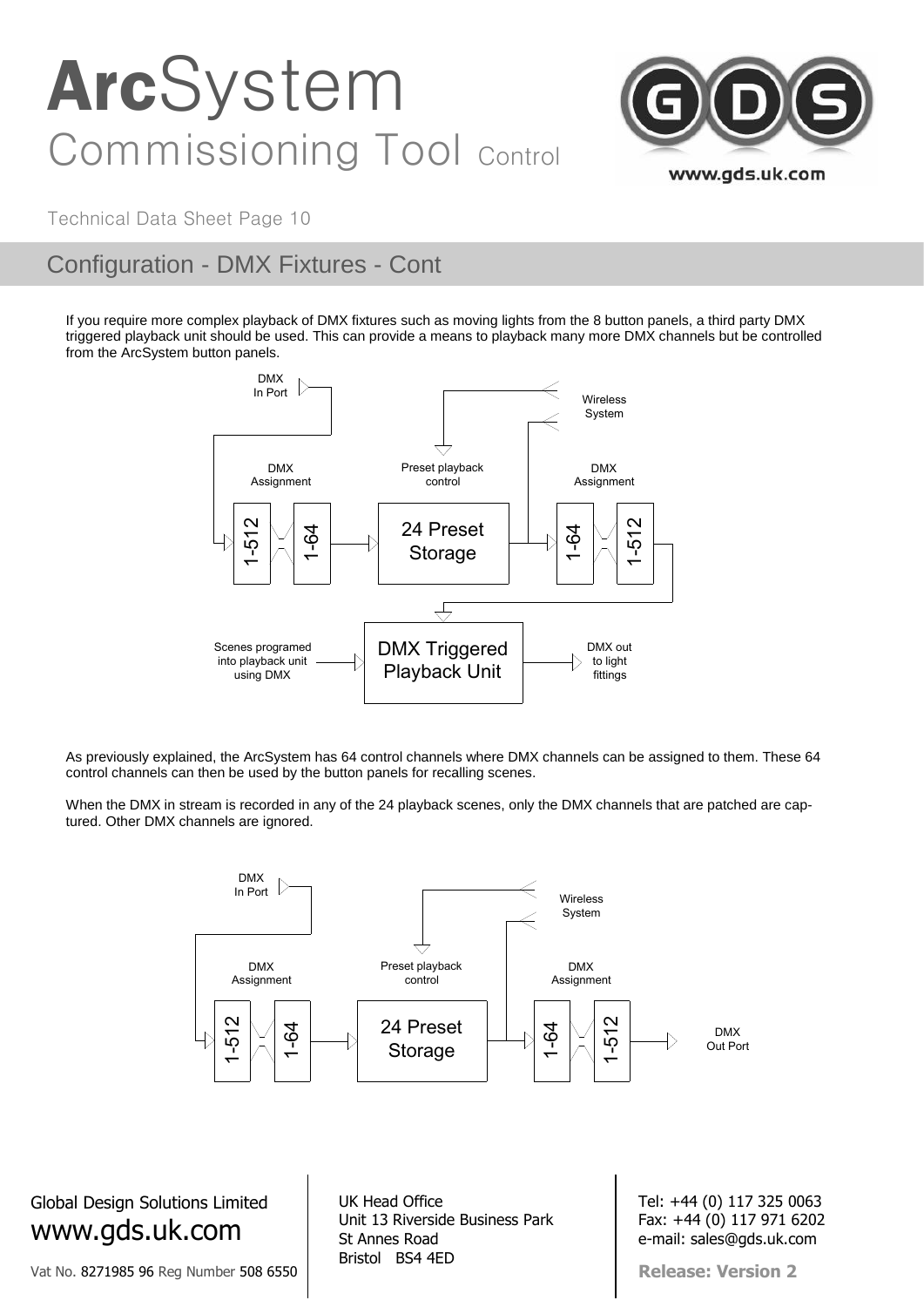

Technical Data Sheet Page 11

## Configuration - Import/Export Settings

It is possible to export settings from the wireless gateway through the file drop down menu. This is useful for making a back up of the configuration file. The export contains the following data:

- Network ID
- Radio power
- Radio Channel
- Radio Pan ID
- DMX rebroadcast
- Force to black status
- Blackout fade time
- Full fade time
- DMX patch data
- All scene data
- Auxiliary input options

If the Wireless gateway gets damaged and has to be changed, the exported file can then be imported and no configuration data will be lost.

The fixture settings such as DMX address, Name, and minimum level are stored within each fixture. They do not form part of the export data, but will be read by the wireless gateway when connected.

## Configuration - Settings



Vat No. 8271985 96 Reg Number 508 6550

St Annes Road Bristol BS4 4ED

e-mail: sales@gds.uk.com